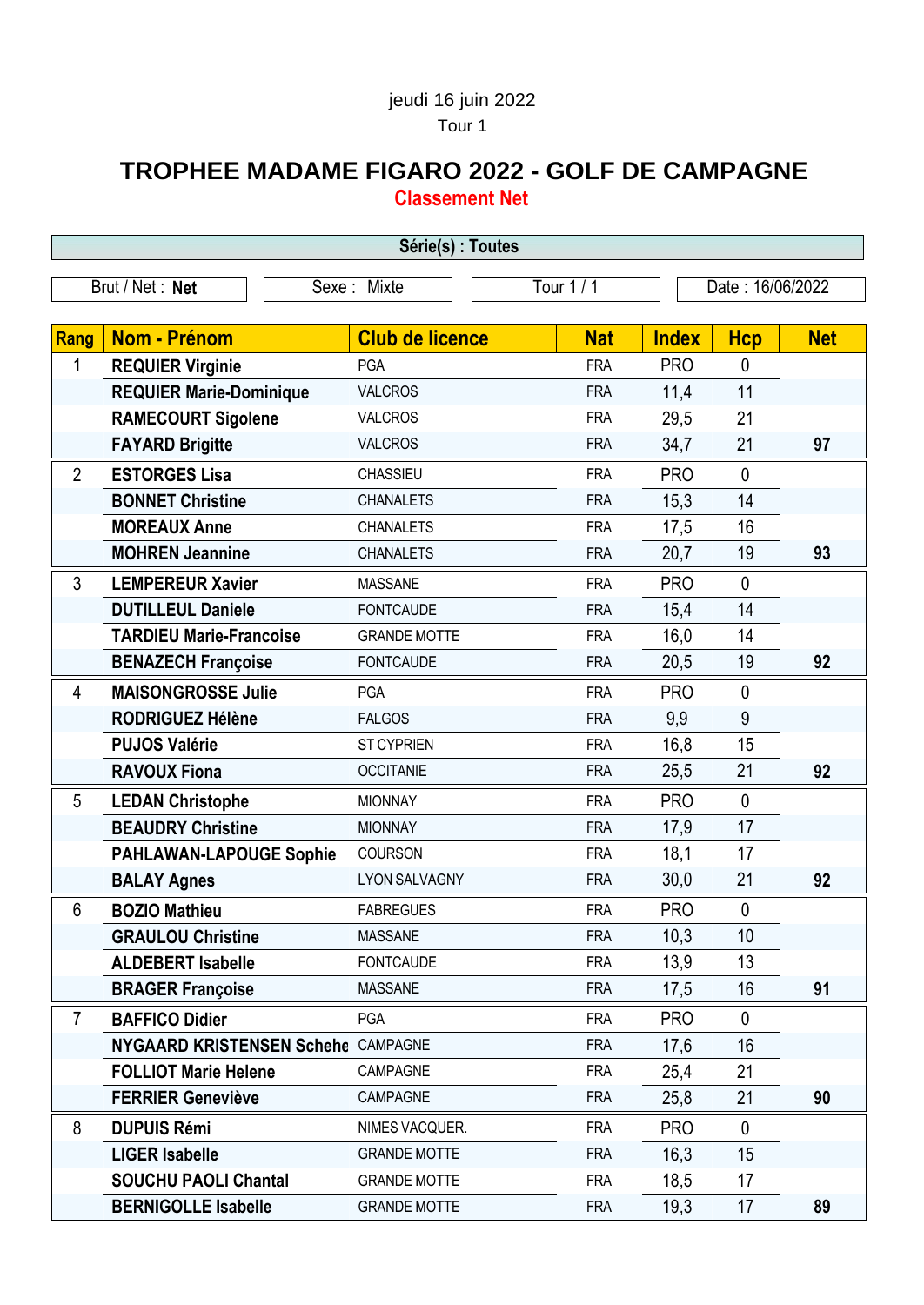| <b>Rang</b> | <b>Nom - Prénom</b>               | <b>Club de licence</b> | <b>Nat</b> | <b>Index</b> | <b>Hcp</b>     | <b>Net</b> |
|-------------|-----------------------------------|------------------------|------------|--------------|----------------|------------|
| 9           | <b>FRITZ Julien</b>               | <b>MARSEILLE SALET</b> | <b>FRA</b> | <b>PRO</b>   | $\mathbf 0$    |            |
|             | <b>PETIT PIN Claire</b>           | MARSEILLE SALET        | <b>FRA</b> | 4,0          | $\overline{4}$ |            |
|             | <b>SCHNEIDER VIGNEAUX Colette</b> | <b>DOLCE FREGATE</b>   | <b>FRA</b> | 18,8         | 17             |            |
|             | <b>ENFOUX-BONFANTI Amélie</b>     | MARSEILLE SALET        | <b>FRA</b> | 18,9         | 17             | 88         |
| 10          | <b>CORTEZ Romain</b>              | CAMPAGNE               | <b>FRA</b> | <b>PRO</b>   | $\mathbf 0$    |            |
|             | <b>RAFFIER PERES Danièle</b>      | <b>HOSSEGOR</b>        | <b>FRA</b> | 14,1         | 13             |            |
|             | <b>BOTTO France</b>               | CAMPAGNE               | <b>FRA</b> | 16,5         | 15             |            |
|             | <b>MICHALSKI Michèle</b>          | CAMPAGNE               | <b>FRA</b> | 18,0         | 17             | 88         |
| 11          | <b>SIBILLE Laure</b>              | <b>GRAND AVIGNON</b>   | <b>FRA</b> | <b>PRO</b>   | $\mathbf 0$    |            |
|             | <b>HERNANDEZ-MEYER Béatrice</b>   | <b>MASSANE</b>         | <b>FRA</b> | 9,9          | 9              |            |
|             | <b>FERNANDEZ Dominique</b>        | <b>MASSANE</b>         | <b>FRA</b> | 12,8         | 12             |            |
|             | <b>COROLLEUR Odile</b>            | <b>MASSANE</b>         | <b>FRA</b> | 20,8         | 19             | 88         |
| 12          | <b>TANFIN Samuel</b>              | PGA                    | <b>FRA</b> | <b>PRO</b>   | $\mathbf{0}$   |            |
|             | <b>COUDERC Anna</b>               | NIMES VACQUER.         | <b>FRA</b> | 11,3         | 11             |            |
|             | <b>LE ROUX Sandrine</b>           | NIMES VACQUER.         | <b>FRA</b> | 14,5         | 14             |            |
|             | <b>YACONO Laurence</b>            | NIMES VACQUER.         | <b>FRA</b> | 14,9         | 14             | 88         |
| 13          | <b>NIER Olivier</b>               | CAMPAGNE               | <b>FRA</b> | <b>PRO</b>   | $\mathbf{0}$   |            |
|             | <b>CACHIA Xantiana</b>            | CAMPAGNE               | <b>FRA</b> | 11,9         | 11             |            |
|             | <b>CHAZOT Anne</b>                | CAMPAGNE               | <b>FRA</b> | 13,2         | 12             |            |
|             | <b>JEANJEAN Carole</b>            | CAMPAGNE               | <b>FRA</b> | 14,1         | 13             | 88         |
| 14          | <b>THOMAS Emmanuel</b>            | <b>PGA</b>             | <b>FRA</b> | <b>PRO</b>   | $\mathbf{0}$   |            |
|             | <b>WEGENER Xinmei</b>             | NIMES VACQUER.         | <b>FRA</b> | 0,7          | $\mathbf{1}$   |            |
|             | <b>CLEMENT Sandra</b>             | NIMES VACQUER.         | <b>FRA</b> | 6,1          | $6\phantom{1}$ |            |
|             | <b>GINAC Roxane</b>               | NIMES VACQUER.         | <b>FRA</b> | 7,5          | $\overline{7}$ | 87         |
| 15          | <b>LOPEZ Timothe</b>              | CAP D'AGDE             | <b>FRA</b> | <b>PRO</b>   | 0              |            |
|             | <b>CHARPIER Léa</b>               | <b>MASSANE</b>         | <b>FRA</b> | 0,6          | 1              |            |
|             | <b>GUIBAL Anais</b>               | VALESCURE              | <b>FRA</b> | 0,8          | 1              |            |
|             | <b>CHARPIER Catherine</b>         | <b>MASSANE</b>         | <b>FRA</b> | 9,0          | 8              | 86         |
| 16          | <b>MONTGAILLARD Matthias</b>      | PGA                    | <b>FRA</b> | <b>PRO</b>   | $\mathbf 0$    |            |
|             | <b>FANLO Christine</b>            | CAMPAGNE               | <b>FRA</b> | 4,9          | 5              |            |
|             | <b>CALVET Christine</b>           | CAMPAGNE               | <b>FRA</b> | 12,4         | 11             |            |
|             | <b>GARCIA Laurence</b>            | CAMPAGNE               | <b>FRA</b> | 13,5         | 12             | 85         |
| 17          | <b>DELOYE Xavier</b>              | VALDAINE               | <b>FRA</b> | <b>PRO</b>   | $\mathbf 0$    |            |
|             | <b>AYZAC Nathalie</b>             | VALDAINE               | <b>FRA</b> | 18,1         | 17             |            |
|             | <b>RIVIER Martine</b>             | VALDAINE               | <b>FRA</b> | 20,3         | 19             |            |
|             | <b>STIVAL Laurence</b>            | VALDAINE               | <b>FRA</b> | 20,5         | 19             | 84         |
| 18          | <b>DURY Romain</b>                | PGA                    | <b>FRA</b> | <b>PRO</b>   | $\mathbf{0}$   |            |
|             | <b>VILLARET Christine</b>         | CAMPAGNE               | <b>FRA</b> | 14,1         | 13             |            |
|             | <b>HAAS Véronique</b>             | NIMES VACQUER.         | <b>FRA</b> | 14,9         | 14             |            |
|             | <b>FONTAN Florence</b>            | CAMPAGNE               | <b>FRA</b> | 20,7         | 19             | 83         |
| 19          | <b>BENZEKRI Marion</b>            | <b>AIX MARSEILLE</b>   | <b>FRA</b> | <b>PRO</b>   | $\mathbf{0}$   |            |
|             | <b>BASOLI Marie-Josée</b>         | <b>AIX MARSEILLE</b>   | <b>FRA</b> | 16,5         | 15             |            |
|             | <b>CHAMANT Veronique</b>          | <b>AIX MARSEILLE</b>   | <b>FRA</b> | 21,8         | 20             |            |
|             | <b>OKOROKOFF Sophie</b>           | AIX MARSEILLE          | <b>FRA</b> | 21,9         | 20             | 82         |